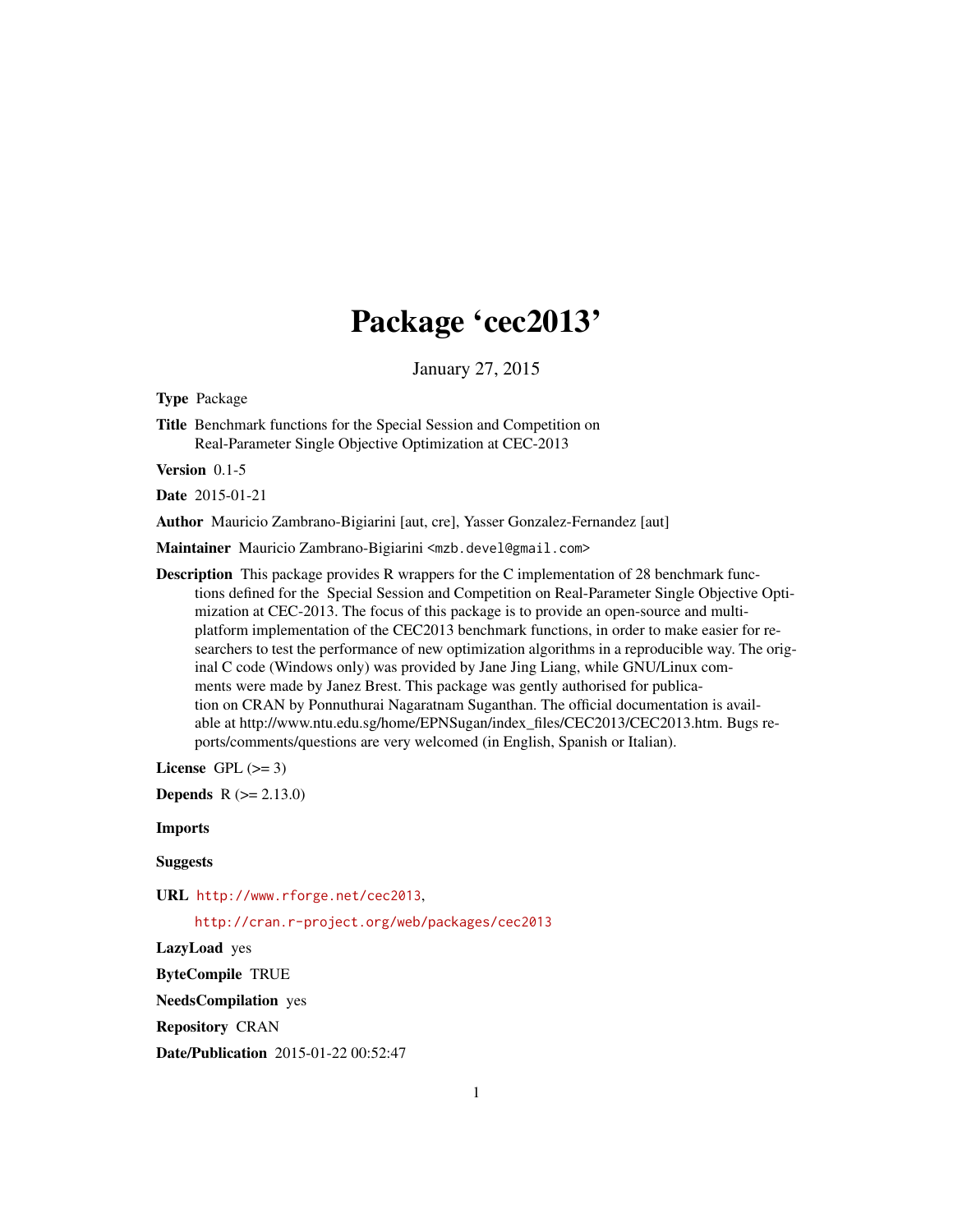### <span id="page-1-0"></span>R topics documented:

| cec2013 |  |  |  |  |  |  |  |  |  |  |  |  |  |  |  |  |  |  |  |  |  |  |  |  |  |  |  |  |  |  |  |  |  |  |  |  |  |  |  |  |  |  |  |  |
|---------|--|--|--|--|--|--|--|--|--|--|--|--|--|--|--|--|--|--|--|--|--|--|--|--|--|--|--|--|--|--|--|--|--|--|--|--|--|--|--|--|--|--|--|--|
|---------|--|--|--|--|--|--|--|--|--|--|--|--|--|--|--|--|--|--|--|--|--|--|--|--|--|--|--|--|--|--|--|--|--|--|--|--|--|--|--|--|--|--|--|--|

#### **Index** [3](#page-2-0)

cec2013 *Benchmark Functions for CEC 2013*

#### Description

Common interface to the 28 CEC-2013 benchmark functions

#### Usage

cec2013(i, x)

#### Arguments

| i            | numeric (integer) between 1 and 28, defining the number of the benchmark func- |
|--------------|--------------------------------------------------------------------------------|
|              | tion to be evaluated on the x parameter set                                    |
| $\mathsf{x}$ | Either a vector with 2, 5, 10, 20, 30, 40, 50, 60, 70, 80, 90, 100 elements or |
|              | a matrix with the same number of columns and one row for each vector to be     |
|              | evaluated                                                                      |

#### Value

numeric, with the value of the i-th CEC-2013 benchmark function evaluated in the vector x or for each row of x when the latter is a matrix

#### Author(s)

Yasser Gonzalez-Fernandez, <ygonzalezfernandez@gmail.com>, Mauricio Zambrano-Bigiarini, <mzb.devel@gmail.com>

#### References

J. J. Liang, B-Y. Qu, P. N. Suganthan, Alfredo G. Hernandez-Diaz, Problem Definitions and Evaluation Criteria for the CEC 2013 Special Session and Competition on Real-Parameter Optimization. Technical Report 201212, Computational Intelligence Laboratory, Zhengzhou University, Zhengzhou China and Technical Report, Nanyang Technological University, Singapore, January 2013. <http://tracer.uc3m.es/tws/pso/neighborhood.html>. Last visited [21-Jan-2015]

#### Examples

```
# CEC-2013 Benchmark function 1: Shifted Sphere, 10-dimensional space
# x=[0,..0]^D:
func.num \leq -1D \leq -10cec2013(func.num, rep(0, D))
```